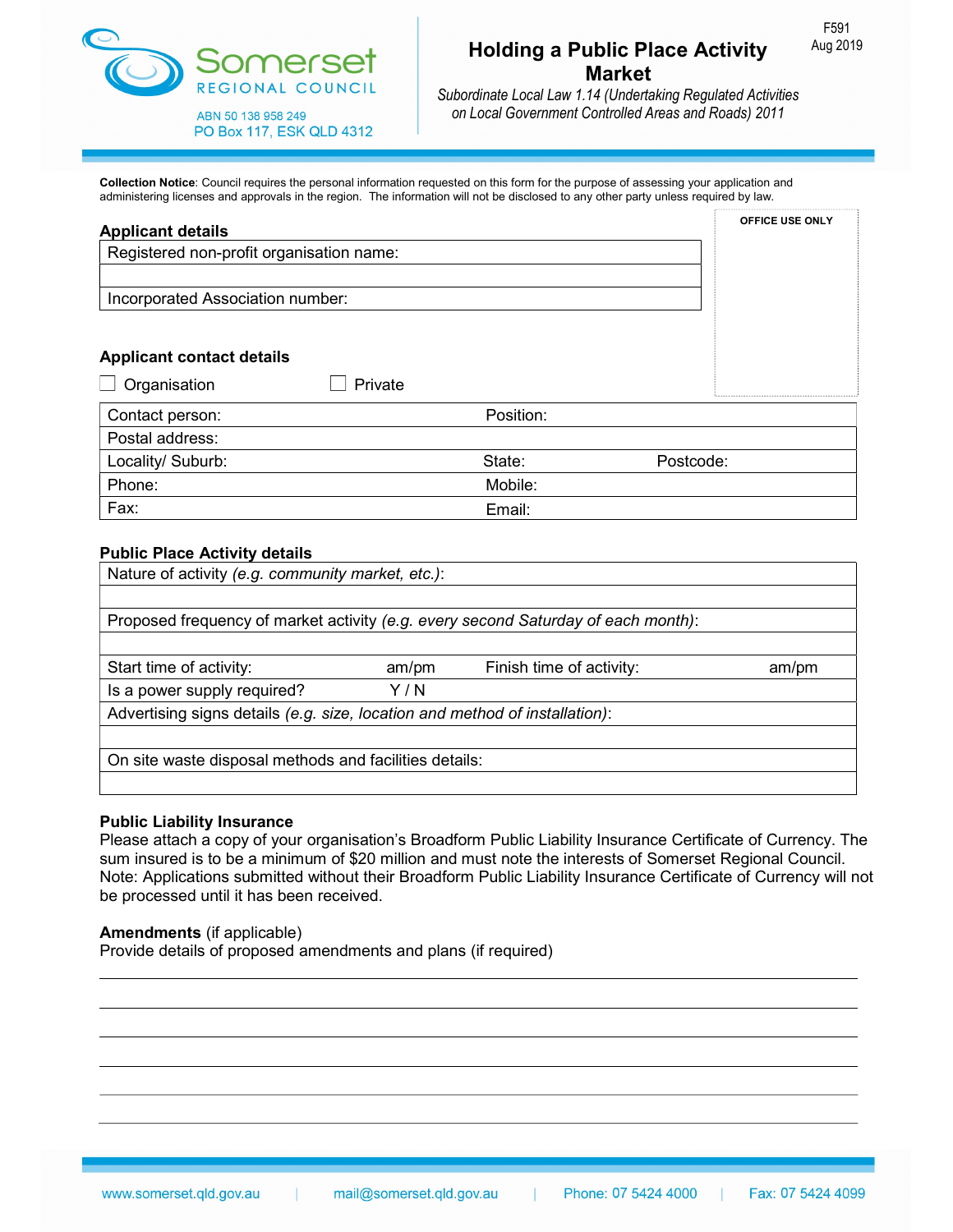

Subordinate Local Law 1.14 (Undertaking Regulated Activities on Local Government Controlled Areas and Roads) 2011

#### **Declarations**

I/ We declare that I/ we have authority to sign on behalf of the company or registered organisation, or as an individual and that the information provided in this application to be true and correct.

I/ We hereby agree to indemnify Somerset Regional Council against all claims made in relation to actions in using the footpath and agree to sign the necessary forms upon receipt, and I/ we have a policy of public liability for which details are provided.

Signature of applicant:  $\begin{array}{ccc} \hline \end{array}$  /  $\begin{array}{ccc} \hline \end{array}$  /  $\begin{array}{ccc} \hline \end{array}$  /  $\begin{array}{ccc} \hline \end{array}$ 

#### Attachments for applications

| Item                                                                                                                                                                                                                                                                                                                                                                                                                                                                                                 | <b>Yes</b> | <b>No</b> | N/A |
|------------------------------------------------------------------------------------------------------------------------------------------------------------------------------------------------------------------------------------------------------------------------------------------------------------------------------------------------------------------------------------------------------------------------------------------------------------------------------------------------------|------------|-----------|-----|
| 1. Broadform Public Liability insurance certificate of currency with a<br>minimum cover of \$20 million and notes the interests of Somerset<br>Regional Council.                                                                                                                                                                                                                                                                                                                                     |            |           |     |
| 2. One copy of the plan of the property or venue used for the public place<br>activity which details;                                                                                                                                                                                                                                                                                                                                                                                                |            |           |     |
| • number and location of market stalls.<br>• number and locations of waste disposal facilities.<br>• allocated parking areas.<br>• size and locations of proposed signage and how they will be secured<br>whilst displayed.<br>• distance to amenities (toilets, shelters, etc.).<br>· distance to surrounding landscape features (roadways, parks, property<br>boundaries).<br>• the water supply system for the place.<br>. locations and nature of each area for the preparation or sale of food. |            |           |     |
| 3. Details of how you will address the additional assessment criteria listed<br>in the subordinate local law (attached).                                                                                                                                                                                                                                                                                                                                                                             |            |           |     |